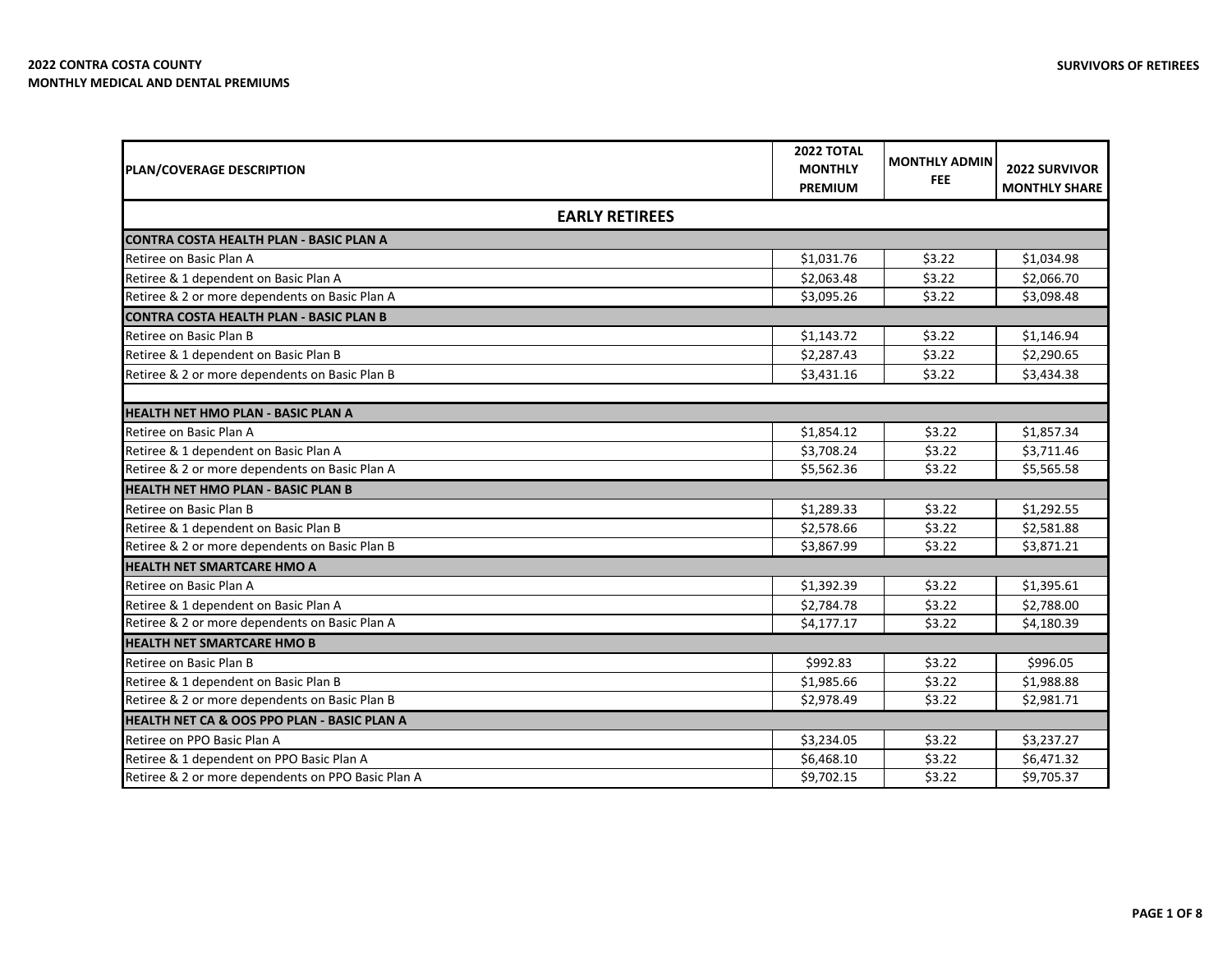| <b>PLAN/COVERAGE DESCRIPTION</b>               | <b>2022 TOTAL</b><br><b>MONTHLY</b><br><b>PREMIUM</b> | <b>MONTHLY ADMIN</b><br><b>FEE</b> | <b>2022 SURVIVOR</b><br><b>MONTHLY SHARE</b> |
|------------------------------------------------|-------------------------------------------------------|------------------------------------|----------------------------------------------|
|                                                | <b>EARLY RETIREES</b>                                 |                                    |                                              |
| <b>KAISER HIGH DEDUCTIBLE</b>                  |                                                       |                                    |                                              |
| Retiree on Basic Plan                          | \$579.96                                              | \$3.22                             | \$583.18                                     |
| Retiree & 1 dependent on Basic Plan            | \$1,159.92                                            | \$3.22                             | \$1,163.14                                   |
| Retiree & 2 or more dependents on Basic Plan   | \$1,739.88                                            | \$3.22                             | \$1,743.10                                   |
| <b>KAISER PERMANENTE - BASIC PLAN A</b>        |                                                       |                                    |                                              |
| Retiree on Basic Plan A                        | \$909.04                                              | \$3.22                             | \$912.26                                     |
| Retiree & 1 dependent on Basic Plan A          | \$1,818.08                                            | \$3.22                             | \$1,821.30                                   |
| Retiree & 2 or more dependents on Basic Plan A | \$2,727.12                                            | \$3.22                             | \$2,730.34                                   |
| <b>KAISER PERMANENTE - BASIC PLAN B</b>        |                                                       |                                    |                                              |
| Retiree on Basic Plan B                        | \$722.50                                              | \$3.22                             | \$725.72                                     |
| Retiree & 1 dependent on Basic Plan B          | \$1,445.00                                            | \$3.22                             | \$1,448.22                                   |
| Retiree & 2 or more dependents on Basic Plan B | \$2,167.50                                            | \$3.22                             | \$2,170.72                                   |
| TEAMSTERS 856 TRUST FUND KP HEALTH PLAN        |                                                       |                                    |                                              |
| Retiree on Basic Plan                          | \$759.71                                              | \$3.22                             | \$762.93                                     |
| Retiree & 1 dependent on Basic Plan            | \$1,554.78                                            | \$3.22                             | \$1,558.00                                   |
| Retiree & 2 or more dependents on Basic Plan   | \$2,226.06                                            | \$3.22                             | \$2,229.28                                   |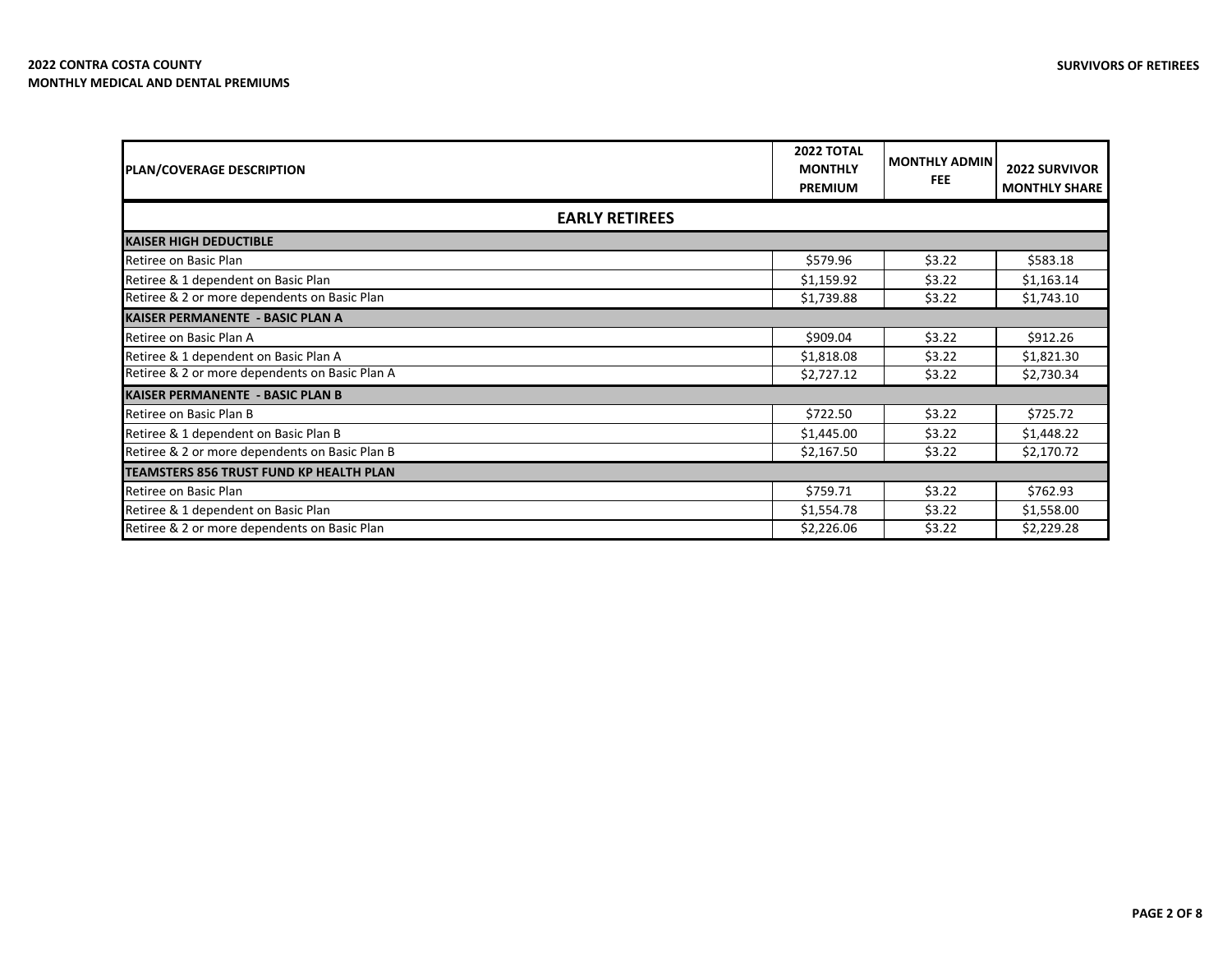| PLAN/COVERAGE DESCRIPTION                                | <b>2022 TOTAL</b><br><b>MONTHLY</b><br><b>PREMIUM</b> | <b>MONTHLY ADMIN</b><br><b>FEE</b> | <b>2022 SURVIVOR</b><br><b>MONTHLY SHARE</b> |
|----------------------------------------------------------|-------------------------------------------------------|------------------------------------|----------------------------------------------|
| SENIORITY PLUS/SENIOR ADVANTAGE PLANS                    |                                                       |                                    |                                              |
| <b>HEALTH NET SENIORITY PLUS (HNSP) PLAN A</b>           |                                                       |                                    |                                              |
| Retiree on HNSP Plan A                                   | \$702.90                                              | \$3.22                             | \$706.12                                     |
| Retiree & 1 dependent on HNSP Plan A                     | \$1,405.80                                            | \$3.22                             | \$1,409.02                                   |
| Retiree & 2 dependents on HNSP Plan A                    | \$2,108.70                                            | \$3.22                             | \$2,111.92                                   |
| HEALTH NET SENIORITY PLUS (HNSP) PLAN B                  |                                                       |                                    |                                              |
| Retiree on HNSP Plan B                                   | \$590.09                                              | \$3.22                             | \$593.31                                     |
| Retiree & 1 dependent on HNSP Plan B                     | \$1,180.18                                            | \$3.22                             | \$1,183.40                                   |
| Retiree & 2 dependents on HNSP Plan B                    | \$1,770.27                                            | \$3.22                             | \$1,773.49                                   |
| HEALTH NET CA & OOS PPO PLAN A WITH MEDICARE PARTS A & B |                                                       |                                    |                                              |
| Retiree on PPO Medicare Plan A                           | \$1,246.35                                            | \$3.22                             | \$1,249.57                                   |
| Retiree & 1 dependent on PPO Medicare Plan A             | \$2,492.70                                            | \$3.22                             | \$2,495.92                                   |
| Retiree & 2 dependents on PPO Medicare Plan A            | \$3,739.05                                            | \$3.22                             | \$3,742.27                                   |
| KAISER PERMANENTE SENIOR ADVANTAGE (KPSA) PLAN A         |                                                       |                                    |                                              |
| Retiree on KPSA Plan A                                   | \$333.68                                              | \$3.22                             | \$336.90                                     |
| Retiree & 1 dependent on KPSA Plan A                     | \$900.66                                              | \$3.22                             | \$903.88                                     |
| Retiree & 2 dependents on KPSA Plan A                    | \$900.66                                              | \$3.22                             | \$903.88                                     |
| KAISER PERMANENTE SENIOR ADVANTAGE (KPSA) PLAN B         |                                                       |                                    |                                              |
| Retiree on KPSA Plan B                                   | \$253.00                                              | \$3.22                             | \$256.22                                     |
| Retiree & 1 dependent on KPSA Plan B                     | \$682.62                                              | \$3.22                             | \$685.84                                     |
| Retiree & 2 dependents on KPSA Plan B                    | \$682.62                                              | \$3.22                             | \$685.84                                     |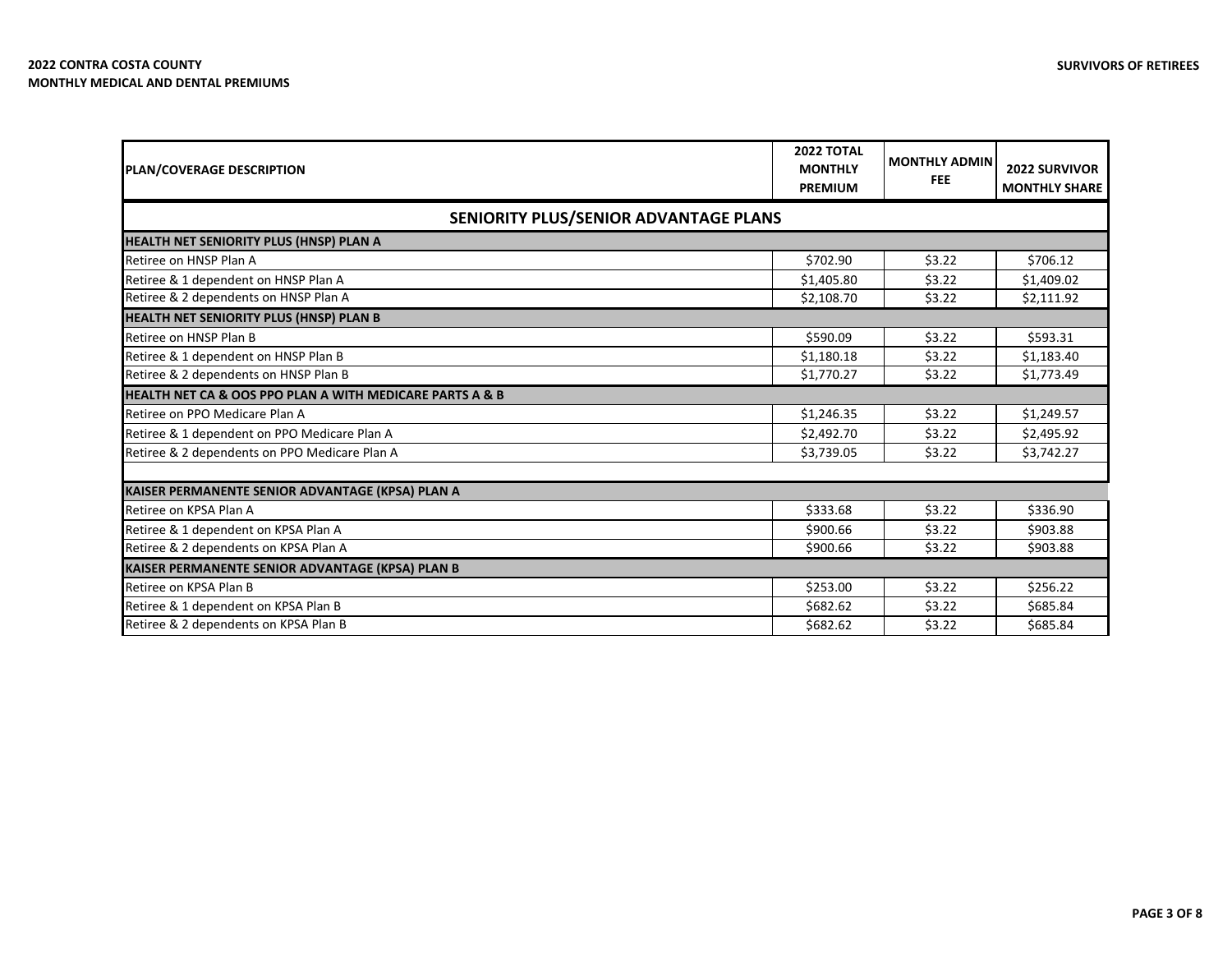| PLAN/COVERAGE DESCRIPTION                                                        | <b>2022 TOTAL</b><br><b>MONTHLY</b><br><b>PREMIUM</b> | <b>MONTHLY ADMIN</b><br><b>FEE</b> | <b>2022 SURVIVOR</b><br><b>MONTHLY SHARE</b> |
|----------------------------------------------------------------------------------|-------------------------------------------------------|------------------------------------|----------------------------------------------|
| <b>MEDICARE COORDINATION OF BENEFITS PLANS (COB)</b>                             |                                                       |                                    |                                              |
| <b>CONTRA COSTA HEALTH PLAN - MEDICARE COORDINATION OF BENEFITS (COB) PLAN A</b> |                                                       |                                    |                                              |
| Retiree on Medicare COB Plan A                                                   | \$512.07                                              | \$3.22                             | \$515.29                                     |
| Retiree & 1 dependent on Medicare COB Plan A                                     | \$1,024.14                                            | \$3.22                             | \$1,027.36                                   |
| Retiree & 2 dependents on Medicare COB Plan A                                    | \$1,536.21                                            | \$3.22                             | \$1,539.43                                   |
| <b>CONTRA COSTA HEALTH PLAN - MEDICARE COORDINATION OF BENEFITS (COB) PLAN B</b> |                                                       |                                    |                                              |
| Retiree on Medicare COB Plan B                                                   | \$527.44                                              | \$3.22                             | \$530.66                                     |
| Retiree & 1 dependent on Medicare COB Plan B                                     | \$1,054.88                                            | \$3.22                             | \$1,058.10                                   |
| Retiree & 2 dependents on Medicare COB Plan B                                    | \$1,582.32                                            | \$3.22                             | \$1,585.54                                   |
|                                                                                  |                                                       |                                    |                                              |
| HEALTH NET MEDICARE COORDINATION OF BENEFITS PLAN A (HNCOB)                      |                                                       |                                    |                                              |
| Retiree on HNCOB Plan                                                            | \$910.65                                              | \$3.22                             | \$913.87                                     |
| Retiree & 1 dependent (2 on HNCOB)                                               | \$1,821.30                                            | \$3.22                             | \$1,824.52                                   |
| Retiree & 2 dependents (3 on HNCOB)                                              | \$2,731.95                                            | \$3.22                             | \$2,735.17                                   |
| HEALTH NET MEDICARE COORDINATION OF BENEFITS PLAN B (HNCOB)                      |                                                       |                                    |                                              |
| Retiree on HNCOB Plan                                                            | \$846.66                                              | \$3.22                             | \$849.88                                     |
| Retiree & 1 dependent (2 on HNCOB)                                               | \$1,693.32                                            | \$3.22                             | \$1,696.54                                   |
| Retiree & 2 dependent (3 on HNCOB)                                               | \$2,539.98                                            | \$3.22                             | \$2,543.20                                   |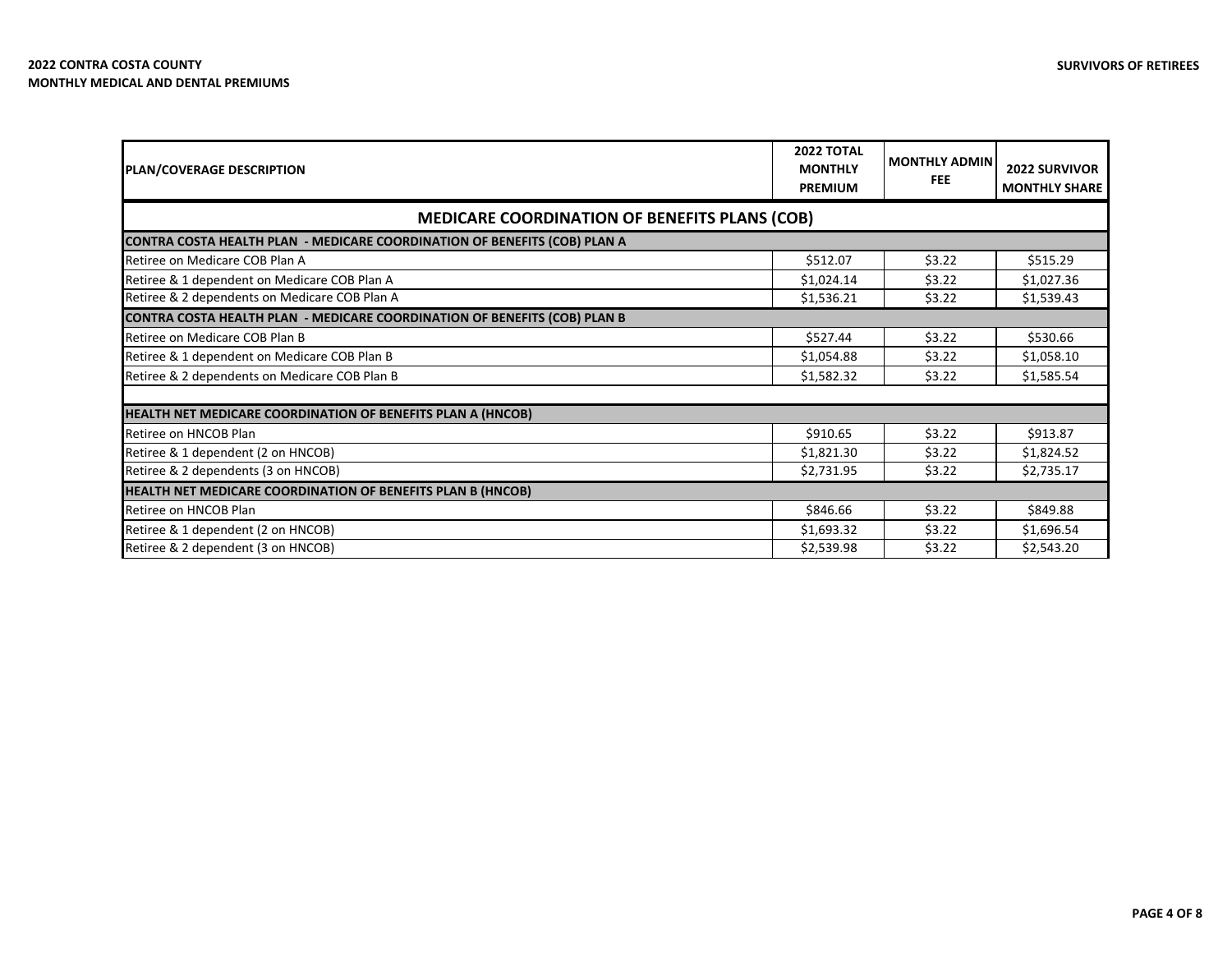| <b>PLAN/COVERAGE DESCRIPTION</b>                                                          | <b>2022 TOTAL</b><br><b>MONTHLY</b><br><b>PREMIUM</b> | <b>MONTHLY ADMIN</b><br><b>FEE</b> | <b>2022 SURVIVOR</b><br><b>MONTHLY SHARE</b> |  |
|-------------------------------------------------------------------------------------------|-------------------------------------------------------|------------------------------------|----------------------------------------------|--|
| <b>COMBINATION PLANS</b>                                                                  |                                                       |                                    |                                              |  |
| COMBINATION OF CONTRA COSTA HEALTH PLAN - BASIC PLAN A & MEDICARE COB PLAN A              |                                                       |                                    |                                              |  |
| Retiree on Medicare COB Plan A, and, 1 or more dependents on Basic Plan A                 | \$1,638.62                                            | \$3.22                             | \$1,641.84                                   |  |
| Retiree & 1 dependent on Medicare COB Plan A, and, 1 or more dependents on Basic Plan A   | \$1,536.21                                            | \$3.22                             | \$1,539.43                                   |  |
| Retiree on Basic Plan A, and, 1 dependent on Medicare COB Plan A                          | \$1,638.62                                            | \$3.22                             | \$1,641.84                                   |  |
| Retiree on Basic Plan A, and, 2 or more dependents on Medicare COB Plan A                 | \$1,536.21                                            | \$3.22                             | \$1,539.43                                   |  |
| Retiree & 1 dependent on Basic Plan A, and, 1 dependent on Medicare COB Plan A            | \$1,638.62                                            | \$3.22                             | \$1,641.84                                   |  |
| <b>COMBINATION OF CONTRA COSTA HEALTH PLAN - BASIC PLAN B &amp; MEDICARE COB PLAN B</b>   |                                                       |                                    |                                              |  |
| Retiree on Medicare COB Plan B, and, 1 or more dependents on Basic Plan B                 | \$1,687.81                                            | \$3.22                             | \$1,691.03                                   |  |
| Retiree & 1 dependent on Medicare COB Plan B, and, 1 or more dependents on Basic Plan B   | \$1,582.32                                            | \$3.22                             | \$1,585.54                                   |  |
| Retiree on Basic Plan B, and, 1 dependent on Medicare COB Plan B                          | \$1,687.81                                            | \$3.22                             | \$1,691.03                                   |  |
| Retiree on Basic Plan B, and, 2 or more dependents on Medicare COB Plan B                 | \$1,582.32                                            | \$3.22                             | \$1,585.54                                   |  |
| Retiree & 1 dependent on Basic Plan B, and, 1 dependent on Medicare COB Plan B            | \$1,687.81                                            | \$3.22                             | \$1,691.03                                   |  |
| COMBINATION OF HEALTH NET BASIC PLAN A AND HEALTH NET SENIORITY PLUS PLAN A (HNSP)        |                                                       |                                    |                                              |  |
| Retiree on HNSP Plan A, and, 1 dependent on Basic Plan A                                  | \$2,557.02                                            | \$3.22                             | \$2,560.24                                   |  |
| Retiree on HNSP Plan A, and, 2 dependents on Basic Plan A                                 | \$4,411.14                                            | \$3.22                             | \$4,414.36                                   |  |
| Retiree on HNSP Plan A, and, 3 dependents on Basic Plan A                                 | \$4,411.14                                            | \$3.22                             | \$4,414.36                                   |  |
| Retiree & 1 dependent on HNSP Plan A, and, 1 dependent on Basic Plan A                    | \$3,259.92                                            | \$3.22                             | \$3,263.14                                   |  |
| Retiree on Basic Plan A, and, 1 dependent on HNSP Plan A                                  | \$2,557.02                                            | \$3.22                             | \$2,560.24                                   |  |
| Retiree & 1 dependent on Basic Plan A, and, 1 dependent on HNSP Plan A                    | \$4,411.14                                            | \$3.22                             | \$4,414.36                                   |  |
| <b>COMBINATION OF HEALTH NET BASIC PLAN B AND HEALTH NET SENIORITY PLUS PLAN B (HNSP)</b> |                                                       |                                    |                                              |  |
| Retiree on HNSP Plan B, and, 1 dependent on Basic Plan B                                  | \$1,879.42                                            | \$3.22                             | \$1,882.64                                   |  |
| Retiree on HNSP Plan B, and, 2 dependents on Basic Plan B                                 | \$3,168.75                                            | \$3.22                             | \$3,171.97                                   |  |
| Retiree on HNSP Plan B, and, 3 dependents on Basic Plan B                                 | \$3,168.75                                            | \$3.22                             | \$3,171.97                                   |  |
| Retiree & 1 dependent on HNSP Plan B, and, 1 dependent on Basic Plan B                    | \$2,469.51                                            | \$3.22                             | \$2,472.73                                   |  |
| Retiree on Basic Plan B, and, 1 dependent on HNSP Plan B                                  | \$1,879.42                                            | \$3.22                             | \$1,882.64                                   |  |
| Retiree & 1 dependent on Basic Plan B, and, 1 dependent on HNSP Plan B                    | \$3,168.75                                            | \$3.22                             | \$3,171.97                                   |  |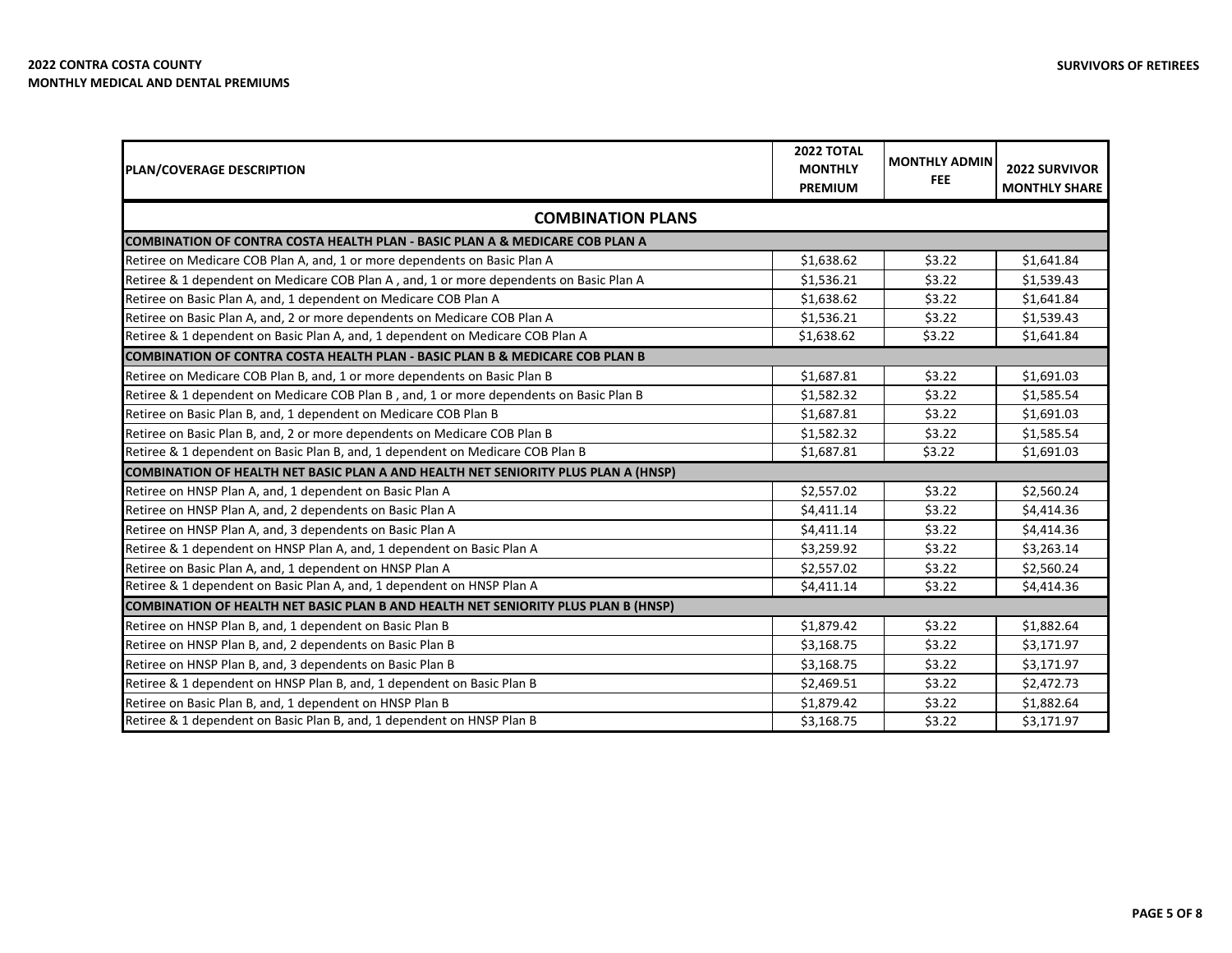| <b>PLAN/COVERAGE DESCRIPTION</b>                                                               | <b>2022 TOTAL</b><br><b>MONTHLY</b> | <b>MONTHLY ADMIN</b> | <b>2022 SURVIVOR</b> |
|------------------------------------------------------------------------------------------------|-------------------------------------|----------------------|----------------------|
|                                                                                                |                                     | <b>FEE</b>           | <b>MONTHLY SHARE</b> |
| <b>COMBINATION PLANS</b>                                                                       |                                     |                      |                      |
| COMBINATION OF HEALTH NET (SMARTCARE) BASIC PLAN A AND HEALTH NET SENIORITY PLUS PLAN A (HNSP) |                                     |                      |                      |
| Retiree on HNSP Plan A, and, 1 dependent on Basic Plan A                                       | \$2,095.29                          | \$3.22               | \$2,098.51           |
| Retiree on HNSP Plan A, and, 2 dependents on Basic Plan A                                      | \$3,487.68                          | \$3.22               | \$3,490.90           |
| Retiree on HNSP Plan A, and, 3 dependents on Basic Plan A                                      | \$3,487.68                          | \$3.22               | \$3,490.90           |
| Retiree & 1 dependent on HNSP Plan A, and, 1 dependent on Basic Plan A                         | \$2,798.19                          | \$3.22               | \$2,801.41           |
| Retiree on Basic Plan A, and, 1 dependent on HNSP Plan A                                       | \$2,095.29                          | \$3.22               | \$2,098.51           |
| Retiree & 1 dependent on Basic Plan A, and, 1 dependent on HNSP Plan A                         | \$3,487.68                          | \$3.22               | \$3,490.90           |
| COMBINATION OF HEALTH NET (SMARTCARE) BASIC PLAN B AND HEALTH NET SENIORITY PLUS PLAN B (HNSP) |                                     |                      |                      |
| Retiree on HNSP Plan B, and, 1 dependent on Basic Plan B                                       | \$1,582.92                          | \$3.22               | \$1,586.14           |
| Retiree on HNSP Plan B, and, 2 dependents on Basic Plan B                                      | \$2,575.75                          | \$3.22               | \$2,578.97           |
| Retiree on HNSP Plan B, and, 3 dependents on Basic Plan B                                      | \$2,575.75                          | \$3.22               | \$2,578.97           |
| Retiree & 1 dependent on HNSP Plan B, and, 1 dependent on Basic Plan B                         | \$2,173.01                          | \$3.22               | \$2,176.23           |
| Retiree on Basic Plan B, and, 1 dependent on HNSP Plan B                                       | \$2,575.75                          | \$3.22               | \$2,578.97           |
| Retiree & 1 dependent on Basic Plan B, and, 1 dependent on HNSP Plan B                         | \$2,575.75                          | \$3.22               | \$2,578.97           |
| COMBINATION OF HEALTH NET CA & OOS PPO PLAN A - BASIC PLAN & PPO MEDICARE PLAN A               |                                     |                      |                      |
| Retiree on PPO Medicare Plan A, and, 1 dependent on PPO Basic Plan A                           | \$4,480.40                          | \$3.22               | \$4,483.62           |
| Retiree on PPO Basic Plan A, and, 1 dependent on PPO Medicare Plan A                           | \$4,480.40                          | \$3.22               | \$4,483.62           |
| Retiree & 1 dependent on PPO Medicare Plan A, and, 1 dependent on PPO Basic Plan A             | \$5,726.75                          | \$3.22               | \$5,729.97           |
| Retiree on PPO Basic Plan A, and, 2 dependents on PPO Medicare Plan A                          | \$5,726.75                          | \$3.22               | \$5,729.97           |
| Retiree & 1 dependent on PPO Medicare Plan A, and, 2 dependents on PPO Basic Plan A            | \$5,726.75                          | \$3.22               | \$5,729.97           |
| Retiree on PPO Medicare Plan A, and, 3 dependents on PPO Basic Plan A                          | \$7,714.45                          | \$3.22               | \$7,717.67           |
| <b>COMBINATION OF KAISER BASIC PLAN A AND KPSA PLAN A</b>                                      |                                     |                      |                      |
| Retiree on KPSA Plan A, and, 1 dependent on Basic Plan A                                       | \$1,242.72                          | \$3.22               | \$1,245.94           |
| Retiree on Basic Plan A, and, 1 dependent on KPSA Plan A                                       | \$1,476.02                          | \$3.22               | \$1,479.24           |
| Retiree on KPSA Plan A, and, 2 or more dependents on Basic Plan A                              | \$2,151.75                          | \$3.22               | \$2,154.97           |
| Retiree & 1 dependent on KPSA Plan A, and, 1 or more dependent on Basic Plan A                 | \$1,809.69                          | \$3.22               | \$1,812.91           |
| Retiree & 1 or more dependents on Basic Plan A, and, 1 dependent on KPSA Plan A                | \$2,385.05                          | \$3.22               | \$2,388.27           |
| <b>COMBINATION OF KAISER BASIC PLAN B AND KPSA PLAN B</b>                                      |                                     |                      |                      |
| Retiree on KPSA Plan B, and, 1 dependent on Basic Plan B                                       | \$975.50                            | \$3.22               | \$978.72             |
| Retiree on Basic Plan B, and, 1 dependent on KPSA Plan B                                       | \$1,152.12                          | \$3.22               | \$1,155.34           |
| Retiree on KPSA Plan B, and, 2 or more dependents on Basic Plan B                              | \$1,698.00                          | \$3.22               | \$1,701.22           |
| Retiree & 1 dependent on KPSA Plan B, and, 1 or more dependent on Basic Plan B                 | \$1,405.12                          | \$3.22               | \$1,408.34           |
| Retiree & 1 or more dependents on Basic Plan B, and, 1 dependent on KPSA Plan B                | \$1,874.62                          | \$3.22               | \$1,877.84           |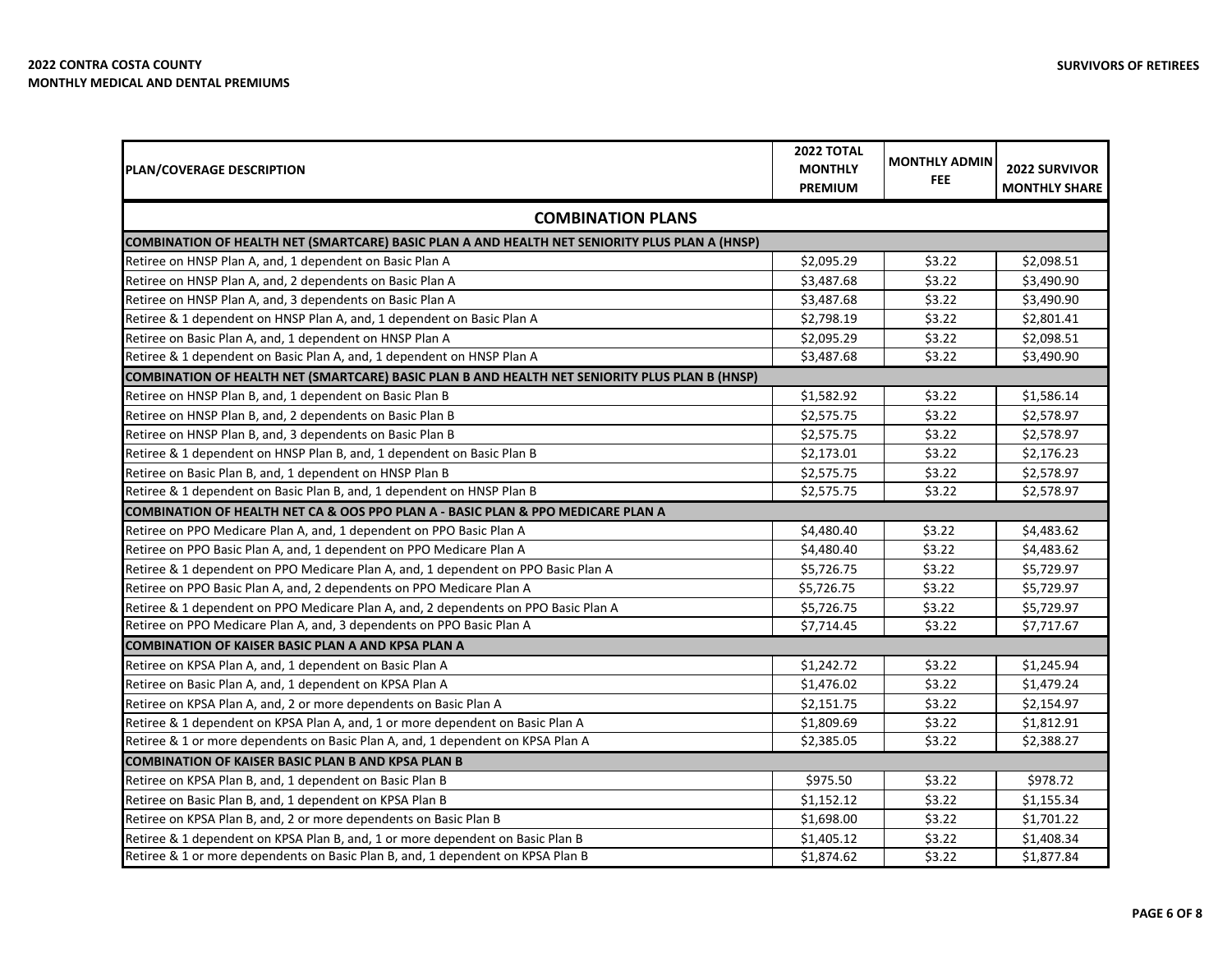| <b>PLAN/COVERAGE DESCRIPTION</b>                                                                   | <b>2022 TOTAL</b><br><b>MONTHLY</b><br><b>PREMIUM</b> | <b>MONTHLY ADMIN</b><br><b>FEE</b> | <b>2022 SURVIVOR</b><br><b>MONTHLY SHARE</b> |  |
|----------------------------------------------------------------------------------------------------|-------------------------------------------------------|------------------------------------|----------------------------------------------|--|
| <b>COORDINATION OF BENEFITS AND COMBINATION PLANS</b>                                              |                                                       |                                    |                                              |  |
| COMBINATION OF HEALTH NET BASIC PLAN A AND HEALTH NET COORDINATION OF BENEFITS PLAN (HNCOB)        |                                                       |                                    |                                              |  |
| Retiree on HNCOB, and, 1 dependent on Basic Plan A                                                 | \$2,764.77                                            | \$3.22                             | \$2,767.99                                   |  |
| Retiree on Basic Plan A, and, 1 dependent on HNCOB                                                 | \$2,764.77                                            | \$3.22                             | \$2,767.99                                   |  |
| Retiree on HNCOB, and, 2 dependents on HN Basic Plan A                                             | \$4,618.89                                            | \$3.22                             | \$4,622.11                                   |  |
| Retiree on HNCOB, and, 3 dependents on HN Basic Plan A                                             | \$4,618.89                                            | \$3.22                             | \$4,622.11                                   |  |
| Retiree & 1 dependent on HNCOB, and, 1 dependent on Basic Plan A                                   | \$3,675.42                                            | \$3.22                             | \$3,678.64                                   |  |
| Retiree on Basic Plan A, and 2 dependents on HNCOB                                                 | \$3,675.42                                            | \$3.22                             | \$3,678.64                                   |  |
| <b>COMBINATION OF HEALTH NET BASIC PLAN B AND HEALTH NET COORDINATION OF BENEFITS PLAN (HNCOB)</b> |                                                       |                                    |                                              |  |
| Retiree on HNCOB, and, 1 dependent on Basic Plan B                                                 | \$2,135.99                                            | \$3.22                             | \$2,139.21                                   |  |
| Retiree on Basic Plan B, and, 1 dependent on HNCOB                                                 | \$2,135.99                                            | \$3.22                             | \$2,139.21                                   |  |
| Retiree on HNCOB, and, 2 dependents on HN Basic Plan B                                             | \$3,425.32                                            | \$3.22                             | \$3,428.54                                   |  |
| Retiree on HNCOB, and, 3 dependents on HN Basic Plan B                                             | \$3,425.32                                            | \$3.22                             | \$3,428.54                                   |  |
| Retiree & 1 dependent on HNCOB, and, 1 dependent on Basic Plan B                                   | \$2,982.65                                            | \$3.22                             | \$2,985.87                                   |  |
| Retiree on Basic Plan B, and 2 dependents on HNCOB                                                 | \$2,982.65                                            | \$3.22                             | \$2,985.87                                   |  |
| <b>COORDINATION OF BENEFITS AND COMBINATION PLANS</b>                                              |                                                       |                                    |                                              |  |
| COMBINATION OF HEALTH NET SENIORITY PLUS PLAN A (HNSP) AND COORDINATION OF BENEFITS (COB) PLANS    |                                                       |                                    |                                              |  |
| Retiree on HNSP Plan A, and, dependent on Health Net Coordination of Benefits (COB) Plan           | \$1,613.55                                            | \$3.22                             | \$1,616.77                                   |  |
| Retiree on Health Net Coordination of Benefits (COB) Plan, and, dependent on HNSP Plan A           | \$1,613.55                                            | \$3.22                             | \$1,616.77                                   |  |
| COMBINATION OF HEALTH NET SENIORITY B PLUS (HNSP) AND COORDINATION OF BENEFITS (COB) PLANS         |                                                       |                                    |                                              |  |
| Retiree on HNSP Plan B, and, dependent on Health Net Coordination of Benefits (COB) Plan           | \$1,436.75                                            | \$3.22                             | \$1,439.97                                   |  |
| Retiree on Health Net Coordination of Benefits (COB) Plan, and, dependent on HNSP Plan B           | \$1,436.75                                            | \$3.22                             | \$1,439.97                                   |  |